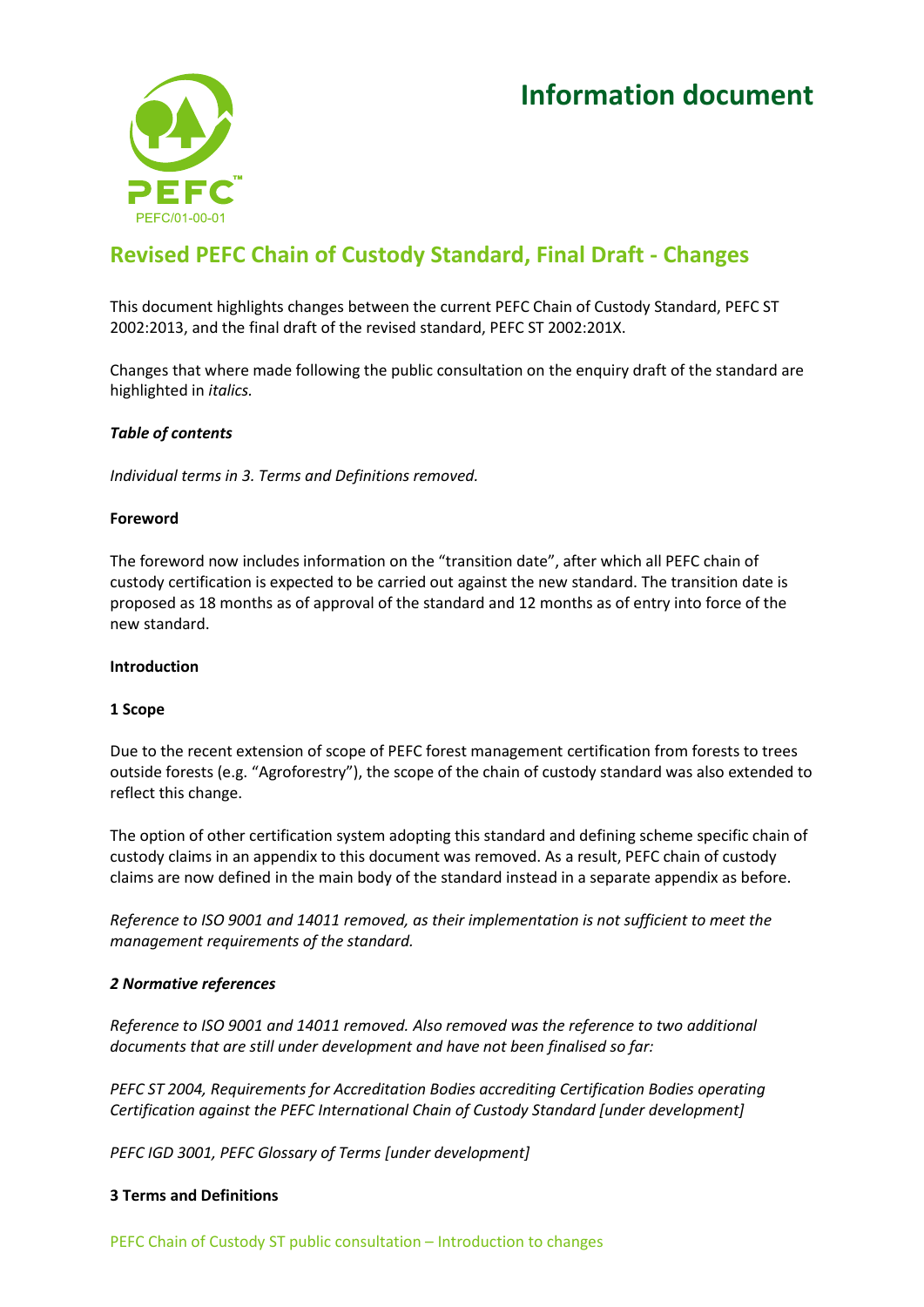## **3.2 Authorised body**

New term and definition added to provide clarity.

## **3.3 Certified content**

New term and definition added to provide clarity.

## *3.5 Complaint*

*New term and definition added to provide clarity.*

## **3.***7* **Controversial sources**

The definition of "controversial sources" was extended from covering mainly legal compliance as well as conflict timber, material from uncertified conversions and GMOs, to address additional issues beyond legality, related to sustainability of production and harvest levels; biodiversity; ecologically important forest areas; fundamental principles and rights at work; and rights of indigenous peoples.

This extension is proposed on explicit request by the PEFC Board of Directors, due to PEFC customers' concerns regarding potentially very low levels of legality in these areas.

*Change of wording in c, d, e(i) to make the definition less demanding. Removal of redundant reference to FPIC in g.* 

## **3.***8* **Credit method**

For clarity the credit method is now considered a separate a chain of custody method next to physical separation and percentage based method and therefore a definition was added.

## *3.9 Due Diligence System*

*Note added to provide clarity.*

## *3.10 Ecologically important forest areas*

*Definition from SFM benchmark standard added to provide clarity.*

## **3.***11* **Equivalent input material**

This definition was added to give more guidance which input material can be used in the same product group than under current standard, where it reads "*The product group shall be associated with (i) a single product type or (ii) a group of products, which consist of the same or similar input material according to, for example species, sort, etc.*".

## **3.***12* **Forest**

PEFC's definition of "forest" from the revised SFM benchmark standard was added here as it is relevant for the scope of the standard.

## **3.***13* **Forest and tree based material**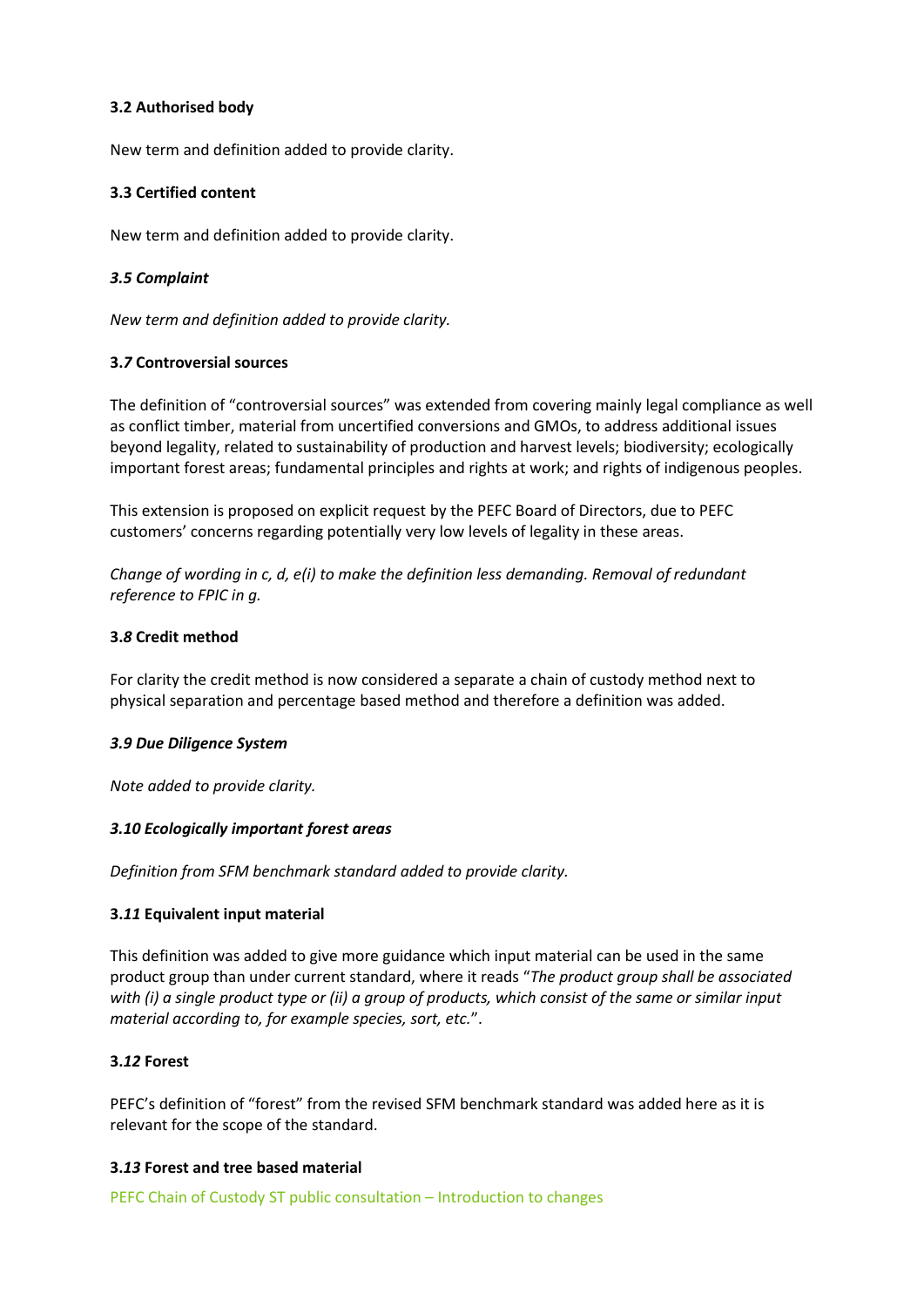Due to the extention of the scope of PEFC SFM and CoC certification (see "1 Scope") the previous definition of "forest based material" was extended.

*Additional reference to recycled material and NWFPs added to provide clarity.*

## **3.***14* **Forest and tree based products**

Ditto. In addition, a clarification was added that measurable but non- tangible products are covered by the term.

## *3.15 Forest conversion*

*Definition from SFM benchmark standard added to provide clarity.*

## *3.16 Forest plantation*

*Definition from SFM benchmark standard added to provide clarity.*

## *3.17 Genetically modified trees*

*Definition from SFM benchmark standard added to provide clarity.*

## **3.***18* **Material category**

Minor change by now specifying "PEFC certified" vs. "certified material" due to changed scope (see "1 Scope") and adding "PEFC controlled material" as material category.

## **3.***19* **Multi-site organisation**

Definition added to provide clarity.

## **3.***20* **Neutral material**

The note that PEFC endorsed schemes could define "neutral material" for scheme specific claims used together with this standard was removed due to the amended scope of this standard (see "1 Scope")

## **3.***21* **Organisation**

The definition of this term was updated to reflect the new definition of this term in revised PEFC benchmark standards, where the definition was aligned with ISO. An additional note was added in order to specify the meaning of this term in the context of this standard.

## *3.22 Other material*

*Definition updated to provide clarity.* 

## **3.***23* **Outsourcing**

Definition added to provide more clarity what is covered by the term, and that it only refers to CoC related activities in the context of this standard.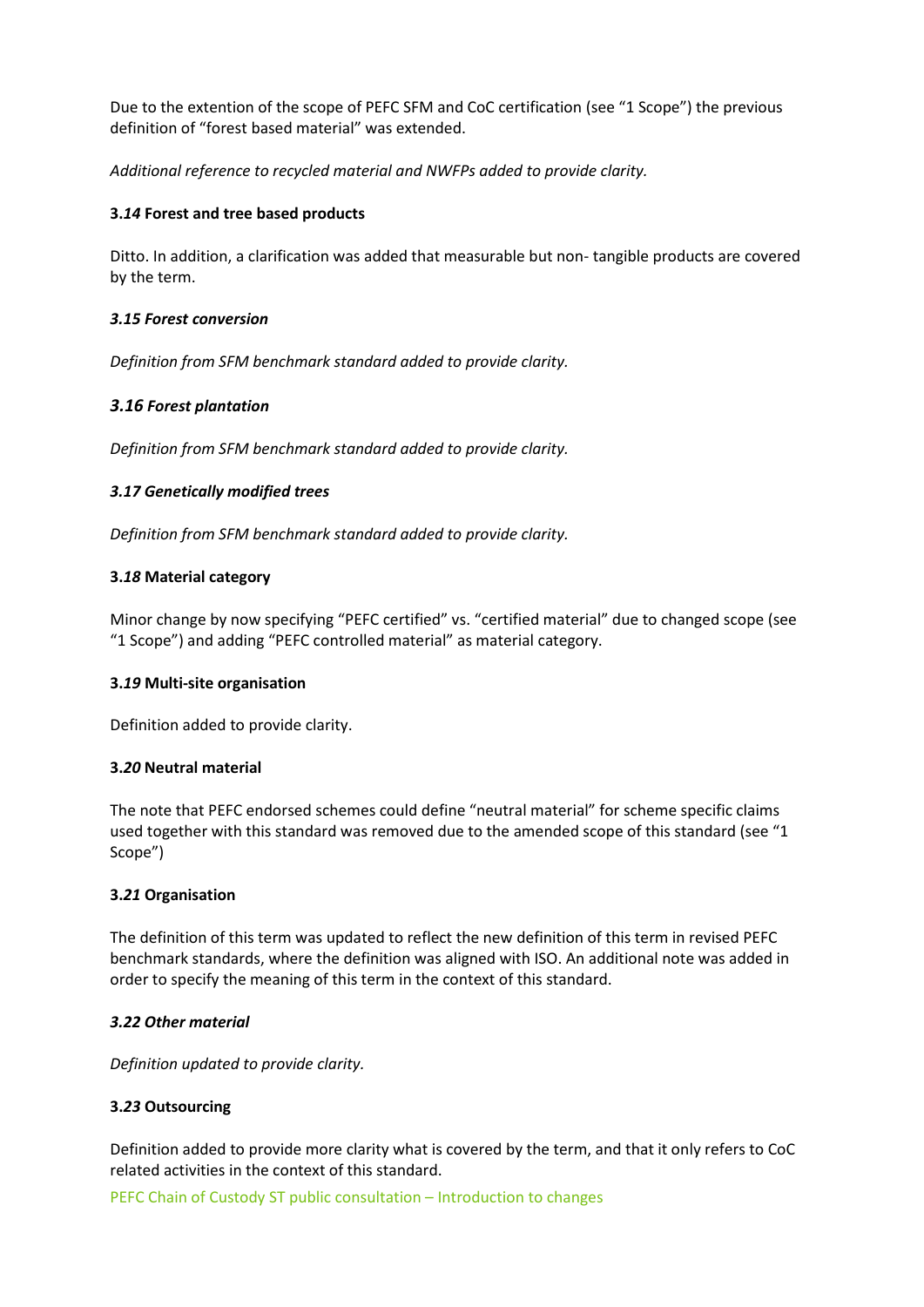A note on transportation, (un-), loading and warehousing of materials/products was added for clarification that these activities are generally not considered outsourcing.

## *3.24 PEFC certified material*

Due to the amended scope of this standard (see "1 Scope") the term "certified material" was replaced with the more specific term and definition of "PEFC certified material" taken from the appendix with claim definitions, which is removed in the revised standard.

*Compared to the definition in the enquiry draft it was clarified that scheme specific claims of PEFC endorsed systems are only accepted, if made directly by PEFC certified forest managers/owners.* 

## **3.***25* **PEFC certified product**

Due to the change of scope of this standard (see "1 Scope") the previous term "certified product" was replaced by the more specific term "PEFC certified pr oduct" and the definition now includes the specific PEFC claim *"x% PEFC Certified".* 

## **3.***26* **PEFC chain of custody**

Due to the change of scope of this standard (see "1 Scope") the previous term "chain of custody of forest based products" was replaced with "PEFC chain of custody".

## **3.***27 PEFC claim*

Due to the change of scope of this standard (see "1 Scope") the previous term "claim" was replaced by the more specific term "PEFC claim" and the two official PEFC claims, "x% PEFC Certified" and "PEFC Controlled Sources" are defined.

*Note 1 provides an option for material from PEFC certified forests, which has never been mixed with any "other material" throughout the previous supply chain. For this material the claim "100% PEFC Origin" can be used. In the enquiry draft the term "100% PEFC Pure" was used instead of "100% PEFC Origin".* 

*Note 2 with the claim option "100% PEFC Recycled" proposed in the enquiry draft was removed.* 

## *3.28 PEFC controlled sources*

Added as addition material category of material for which the PEFC DDS has been implemented to establish negligible risk that material is from "controversial sources" and for which the PEFC claim "PEFC Controlled Sources" may be used.

*In the enquiry draft the term "PEFC controlled material" was proposed instead. Now PEFC controlled sources is used as a single term for both the material category and the claim. A note was added for clarification.* 

## **3.***29* **PEFC customer**

The previous term "customer" was replaced by this more specific term to differentiate from the colloquial understanding of the term customer.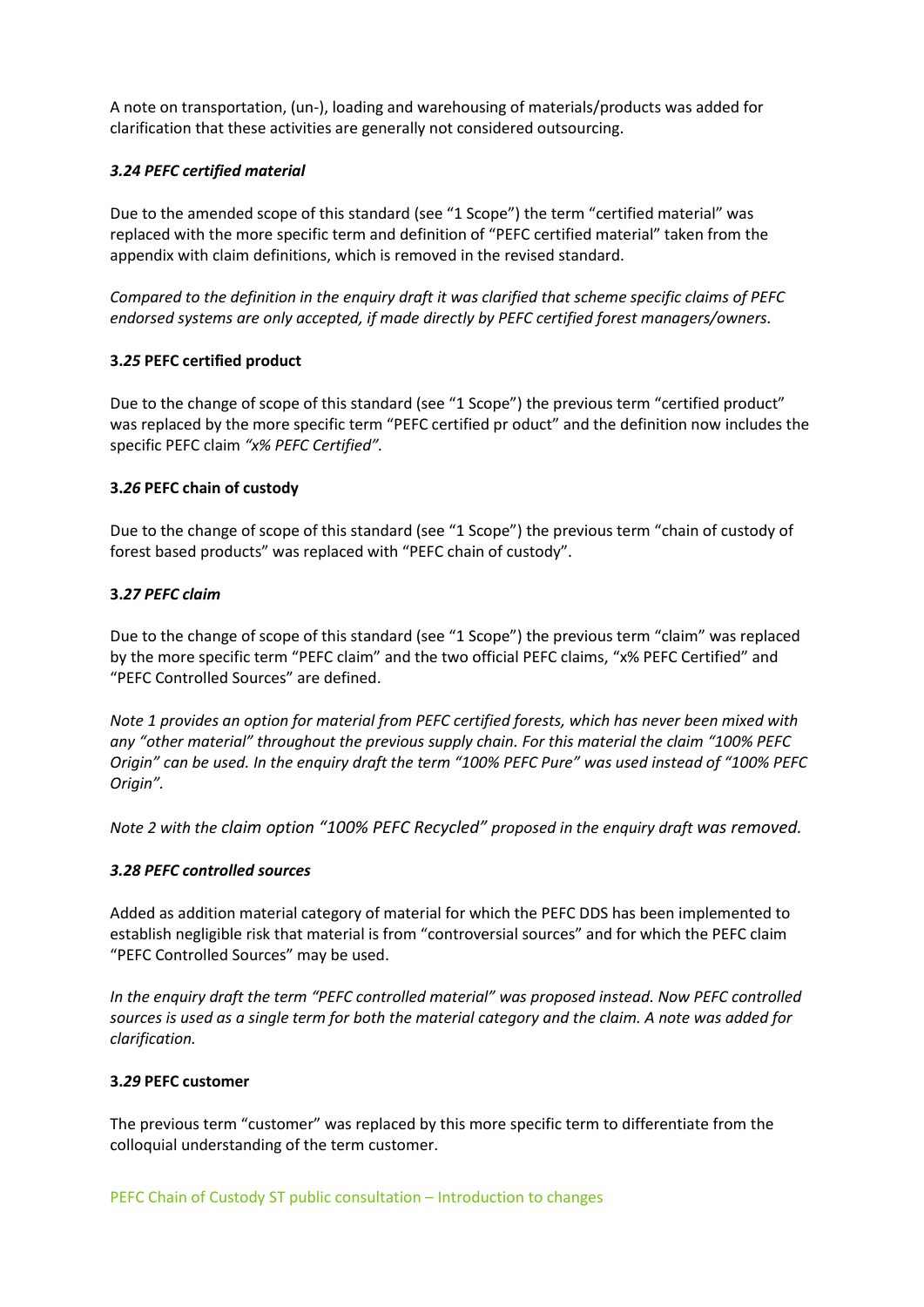Note 1 was added to provide more clarity for situations where buyer and recipient of material differ.

## *3.30 PEFC product group*

The previous term "product group" was replaced by this more PEFC specific term and defining characteristics were added in the definition.

Note 3 was added to highlight that product groups under this revised standard may cover several sites under multi-site certification (other than producer group certification), as the limitation to a single site was removed from the chapter on CoC methods.

*"Type of species" was changed to "Type(s) of species" to clarify that more than a single species may be covered by a PEFC product group.* 

## **3.***31* **PEFC recognised certificate**

A note covering participants/sites in group/multi-site certification in both forest management and chain of custody certification was added for clarification.

## *3.32 PEFC Website*

*Definition added to provide more clarity.* 

## **3.***33* **Percentage method**

A definition was added.

## **3.***34* **Physical separation**

Minor rewording for clarity and removal of now unnecessary note.

## *3.35 Recycled material*

A note referring to examples provided in the CoC guidance document (PEFC GD 2001) was added.

*Reference to EN 643 was removed.* 

## **3.***36* **Rolling percentage**

Minor rewording to clarify.

## *3.37 Substantiated concern*

*Definition added to provide more clarity.* 

## **3.***38* **Supplier**

Minor rewording and additional note for clarification.

## **3.***39* **Trademark use**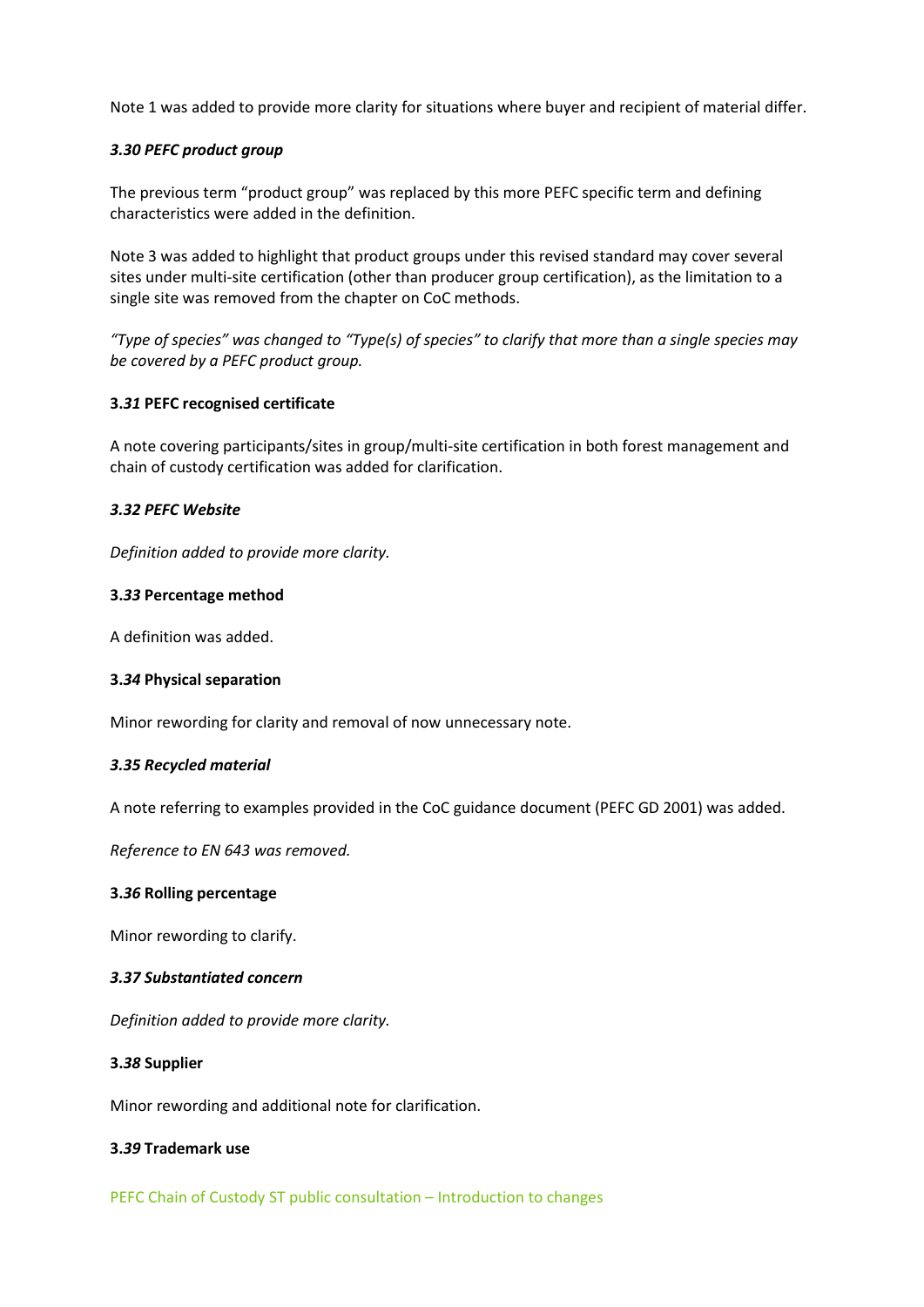New term and definition replacing those for "labelling", also covering the initials "PEFC".

## *3.40 Trees outside Forests (ToF)*

*Definition from SFM benchmark standard added for clarification.*

## **4 Management system requirements**

Due to its fundamental role in CoC certification and its applicability to all users of the standard this chapter was moved to the beginning of the standard.

## *4.1. General requirements*

4.1.1 Clarification added that outsourced activities are covered by an organisation's management system.

*Note with reference to ISO 9001 and 14011 removed, as their implementation is not sufficient to meet the management requirements of the standard.*

4.1.2 Scope of an organisation's PEFC CoC and PEFC product groups need to be defined.

4.1.3 Requirement added for clarity that an organisation shall only make correct PEFC claims covered by the scope of its PEFC CoC.

## *4.2 Documented procedures*

Slightly changed numbering.

*Procedures for outsourcing added.* 

## **4.3.1 General responsibilities**

Deletion of requirement for regular review due to redundancy (covered by inspection and control)

## **4.3.2 Responsibilities and authorities for chain of custody**

Added reference to procedures and removal of now redundant wording.

## **4.4 Record keeping**

4.4.1a) The requirement that copies of certificates are kept was replaced with a requirement for "evidence of certified status" together with a clarifying note.

## *4.6 Inspection and control*

4.6.1 Added clarification on scope, i.e. requirements applicable to the organisation and outsourced activities.

*Requirement added that internal audit shall be conducted prior to initial certification audit.*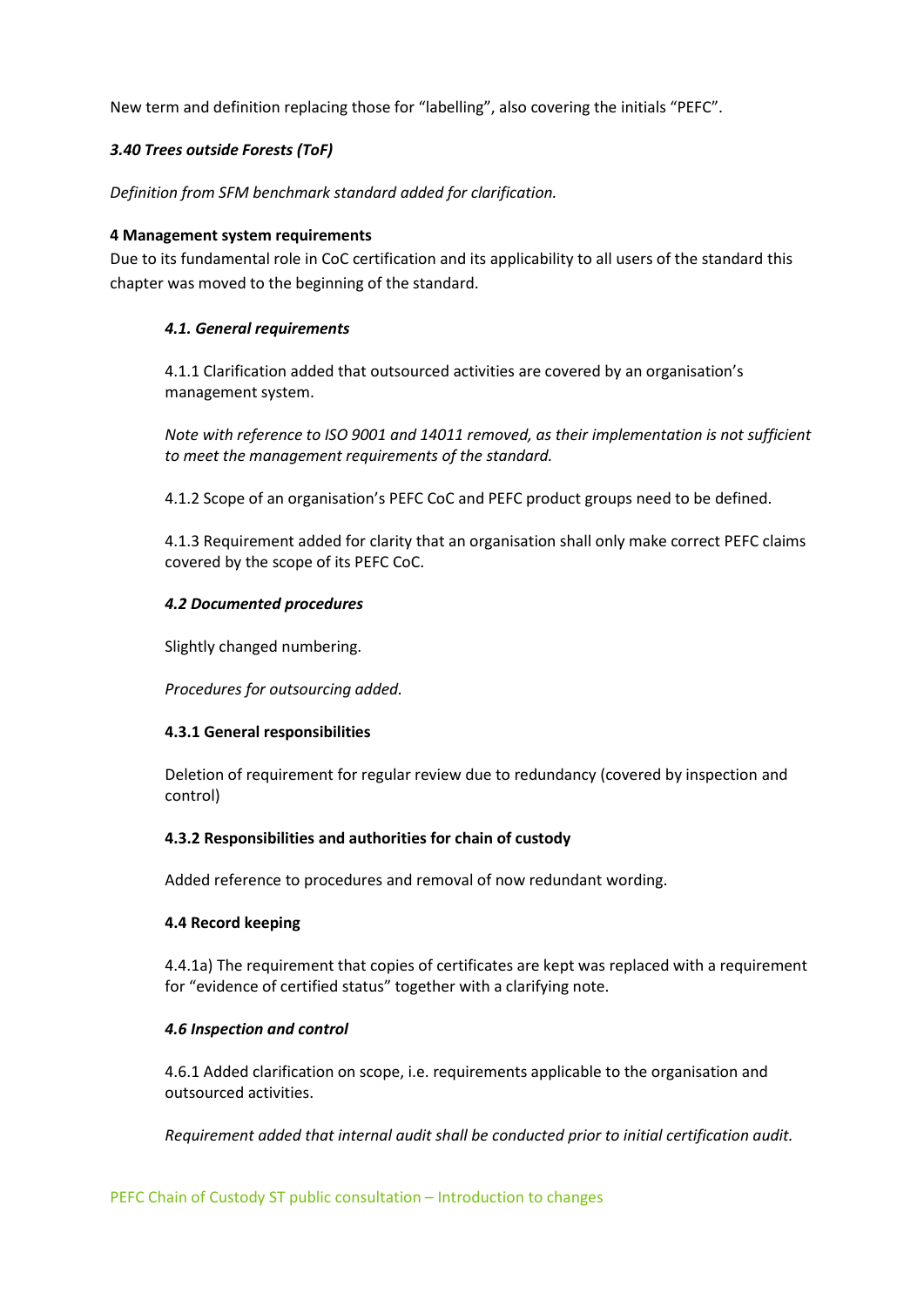## *4.7 Complaints*

4.7.2a) New requirement that complaints received *in writing* are to be *formally*  acknowledged within ten *work*days.

## *4.8 Nonconformity and corrective action*

A whole new clause on nonconformity and corrective action was added. Same requirements as in new revised PEFC benchmark standards was used.

4.8.2 / 4.8.3 The wording "the standard requires that" is benchmark specific wording that should have been removed and will be removed in the next draft of this standard.

*Wording added clarifying that this clause refers to nonconformities identified in internal and external auditing.* 

## *4.9 Outsourcing*

The chapter on "Subcontracting" was renamed "outsourcing".

The wording and structure of requirements was revised for better clarity, but no major changes to the content were made.

A note was added concerning the availability of templates for outsource agreements.

*Note 2 added on internal auditing in outsourcing.*

## **4.10 Social, health and safety requirements in Chain of Custody**

The social, health and safety requirements where integrated in the chapter for management system requirements, but remain unchanged otherwise.

## **5 Identification of inputs and declaration of outputs**

The two separate chapters on "identification at delivery (incoming) level" and on "sale and communication on claimed products" where combined in a single chapter.

## **5.1 Identification of input material**

5.1.1e-g) Specification of organisation by supplier as PEFC customer, claim and certificate code only required for input delivered with a PEFC claim.

5.1.1g) "Certificate code of PEFC recognised certificate" instead of "identifier of etc." and removal of notes on "formal claim", "certificate identifier" and "delivery documentation".

## *5.1.2 Identification at supplier level*

*5.1.2.1 Instead of copy/access to certificate, now verification of supplier's certified status on the PEFC website required.*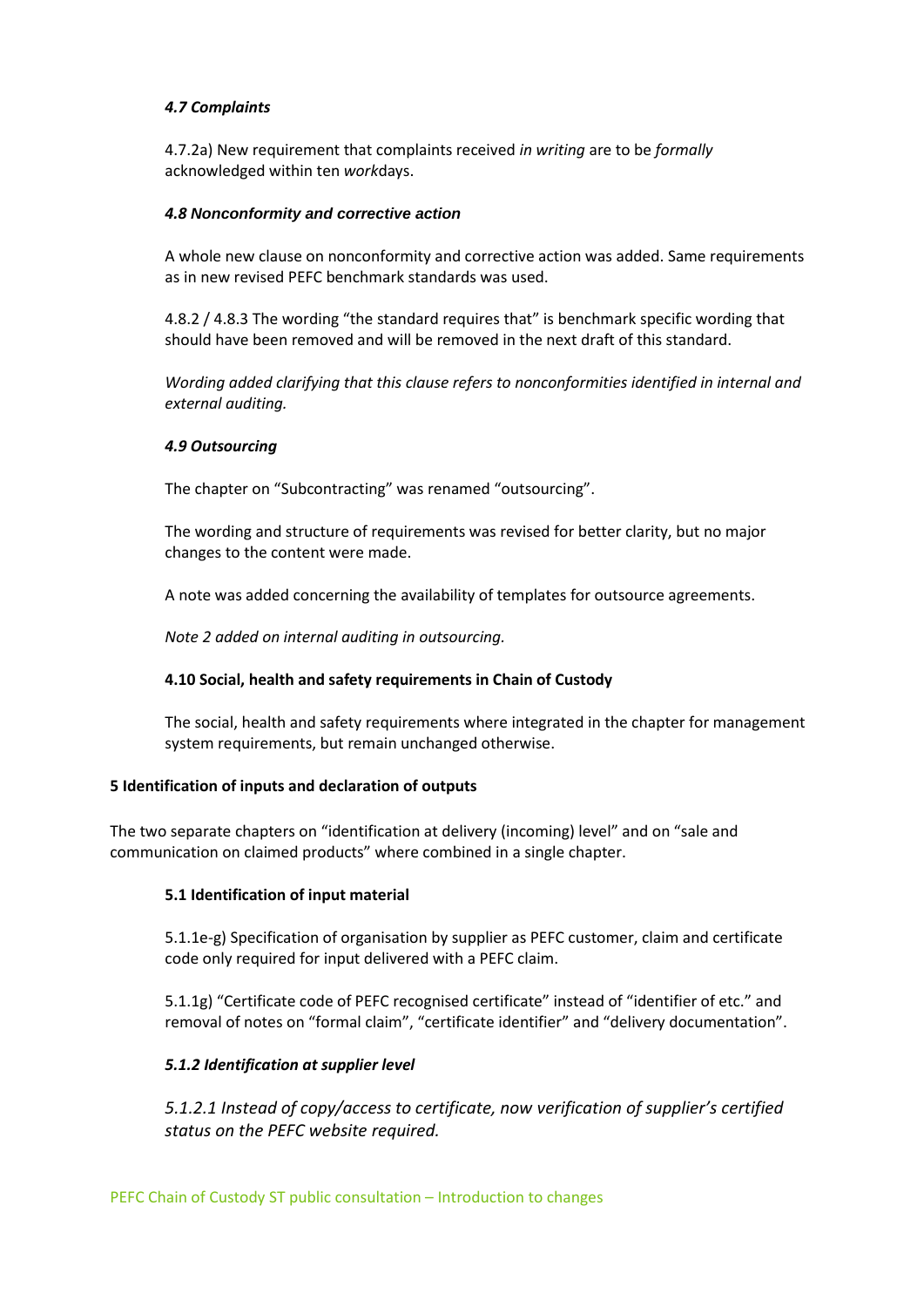5.1.2.2 Classification of material according to "material categories" required, without individually listing all material categories (neutral, other, PEFC certified, PEFC controlled).

## **5.2 Declaration of outputs**

5.2.1 Removal of requirement that "document associated with the delivery" is issued to a single customer.

5.2.1g) "Certificate code of PEFC recognised certificate" instead of "identifier of etc." and removal of notes on "formal claim", "certificate identifier".

## **5.3 Trademark use**

The term "trademark" is used instead of "logos and labels".

5.3.1 Specification of trademarks as i.e. PEFC logo and labels and chain of custody claims onproduct and PEFC initials.

5.3.2 To obtain a trademark license from PEFC is now a requirement of the standard.

## *5.4 Content of recycled material*

*Requirement that organisation informs customers on recycled content on request specified in Appendix 1 of PEFC ST 2002:2013 now moved to this clause.*

## **6 Chain of custody methods**

## **6.1 General**

6.1.1 Three CoC methods (physical separation, percentage, credit) as percentage method and credit method are defined as separate CoC methods instead of different methods of transfer of calculated percentage to outputs under the percentage method.

6.1.2 Requirements for the definition of the product group previously under percentage method are now integrated in general requirements for all CoC methods.

6.1.3 The defined term "equivalent input material" is used instead of "(i) a single product type or (ii) a group of products, which consist of the same or similar input material according to, for example species, sort, etc.".

6.1.4 Requirement to excluded material potentially from "controversial sources".

## **6.2 Physical separation method**

6.2.1 Removal of suggestion that companies not mixing material categories "should use the physical separation method as the preferred option." Means of separation are now explained in a note.

6.2.2 New requirement and additional example, clarifying that material with different certified content may be combined under the physical separation method.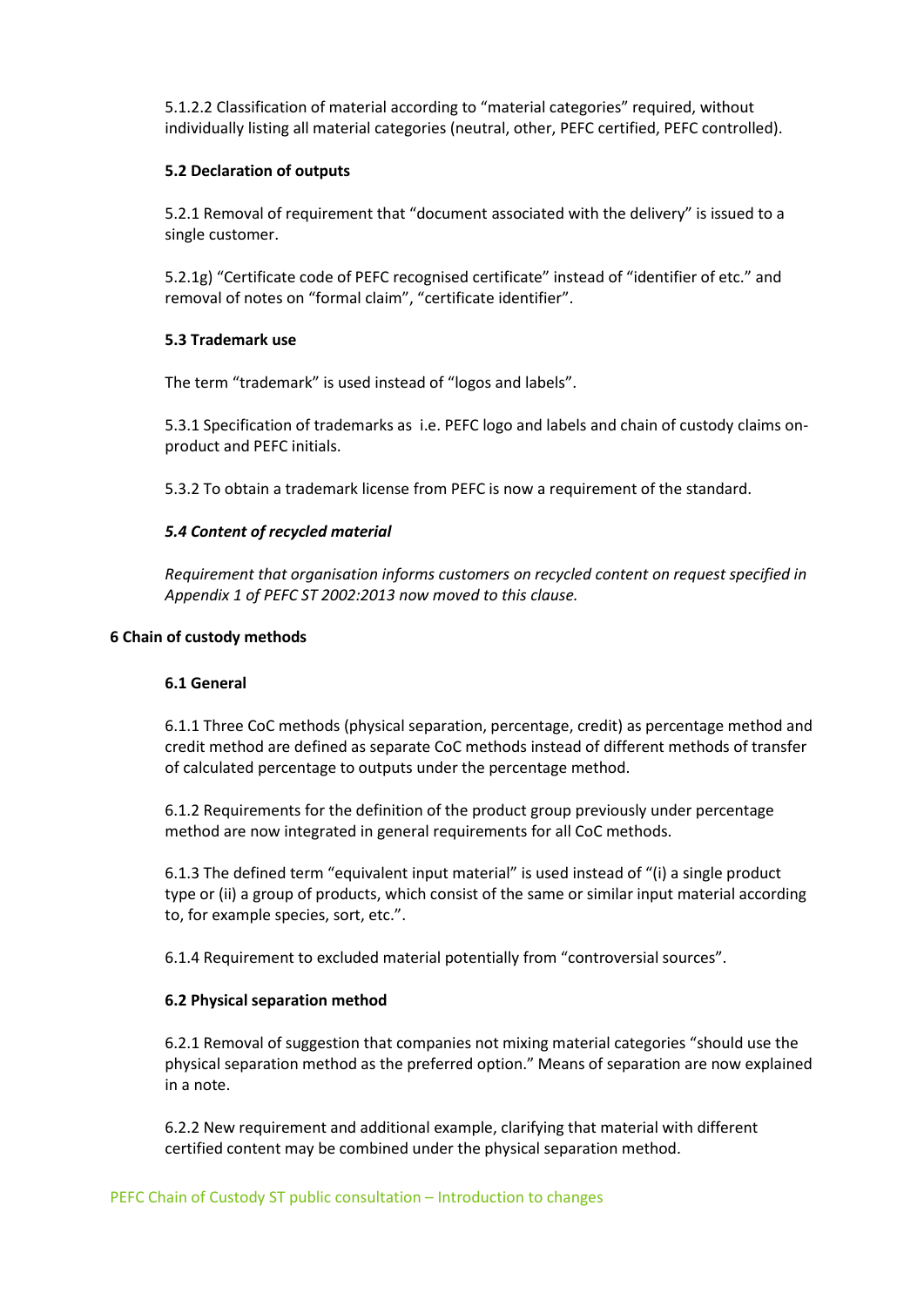6.2.2.1 New requirement clarifying that certified material and controlled material are combined in same product group under the physical separation method, then the output claim is "PEFC Controlled Sources". (Currently it reads the claim should be "PEFC controlled material" instead. This is a needs to be corrected to "PEFC Controlled Sources", as that is the claim for PEFC controlled material.)

## *6.3 Percentage method*

Previous "simple percentage" calculation method and "average percentage" transfer method are now combined and just called "percentage method", with "rolling percentage" being specified as option under it.

6.3.1 Minor re-wording without content change.

*Clause 6.3.2 in the enquiry draft preventing "virtual" mixing of material by organisations without actual physical possession of material and thereby excluding brokers from percentage based method was deleted.* 

## **6.3.3 Calculation of certified content**

Use of defined term "certified content".

6.3.3.1 "Certified content"/"Cc" is used instead of "Certification percentage"/"Pc"; "Volume of PEFC certified material" instead of "Volume of certified material"; "Volume of PEFC controlled material"/"Vcm" instead of "Volume of other material"/"Vo"; Note is simplified.

6.3.3.3 Re-wording to reflect newly defined terms without change of contents; added example.

6.3.3.4 Wording, note and example from previous transfer method "average percentage method" with only minor re-wording.

6.3.4 Rolling percentage is now option under percentage method, instead of being a calculation option next to the simple percentage (which is now the default).

## *6.4 Credit method*

The credit method is now specified as separate CoC method, instead as method of transferring a calculated percentage to outputs.

6.4.1 New sub-clause added for clarification.

*Clause 6.4.2 in the enquiry draft excluding brokers and other companies without physical possession of material from the credit method was deleted.*

6.4.3 The validity of credits was extended from 12 to 24 months.

6.4.5 – 6.4.8 Minor revision of wording and example without change of content.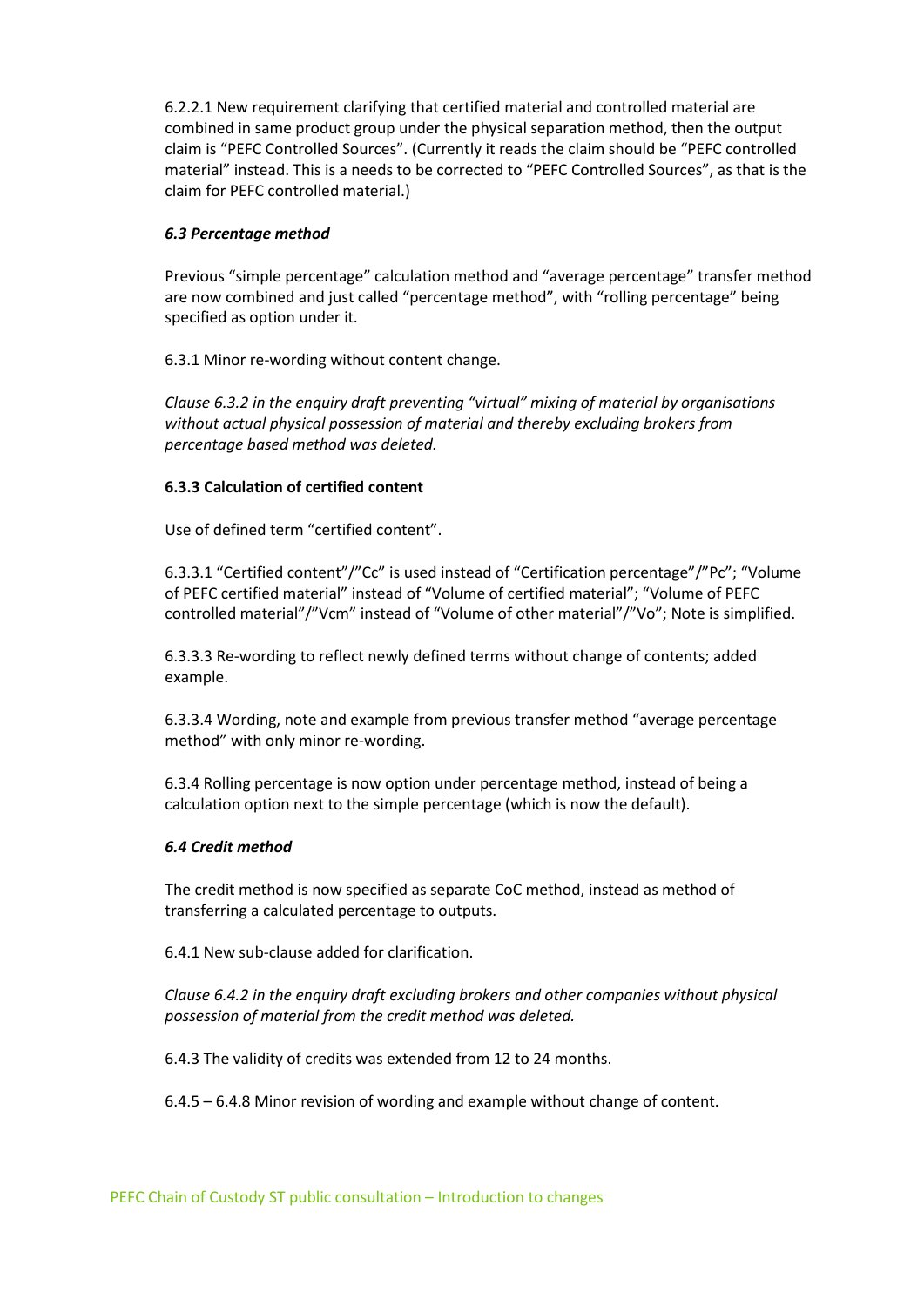## **7 Due Diligence System (DDS) requirements**

This chapter was added in addition to the complete DDS in Appendix 1, with the intent to highlight that for product groups where organisations are only using material that came with PEFC claims from PEFC certified suppliers, the DDS requirements can be easily and without having to open the whole Appendix 1.

*Differences between enquiry draft and final draft wording of this chapter are solely based on changes to Appendix 1, the wording of relevant clauses of which are mirrored in this chapter.* 

## **Appendix 1: PEFC Due Diligence System (DDS) for the Avoidance of Material from Controversial Sources**

## **1 General requirements**

- 1.1 Slightly re-worded
- 1.2 Deletion of exemption for CITES material. Added note clarifying scope of DDS.

Material from countries covered by EU, UN or other governmental ban, conflict timber, material from conversions and GMOs are still considered controversial sources, but instead of listing them separately as material which shall not be included under general requirements, they are now considered like all other elements of controversial sources (i.e. 3.6, a-i) and are addressed through a risk assessment using indicators in tables 1-3.

## **2 Access to** *information*

*Changed from "gathering of information" to "Access to information" to better reflect requirements.* 

*Previous 2.1a requiring identification of "material/product", "trade name type" removed as deemed redundant.*

*Note 4 to 2.1: more general explanation of "concession of harvest".* 

2.2 New requirement ensuring "access to information" from organisations certified against this standard up the supply chain.

## *3 Risk assessment*

*3.1 Clarification added that for material delivered with a PEFC claim no additional risk assessment needs to be carried out.* 

3.3-3.6 Added for clarification how risk assessment is conducted.

## *Table 1: List of indicators for negligible risk*

All indicators are now numbered (a-d) for better reference.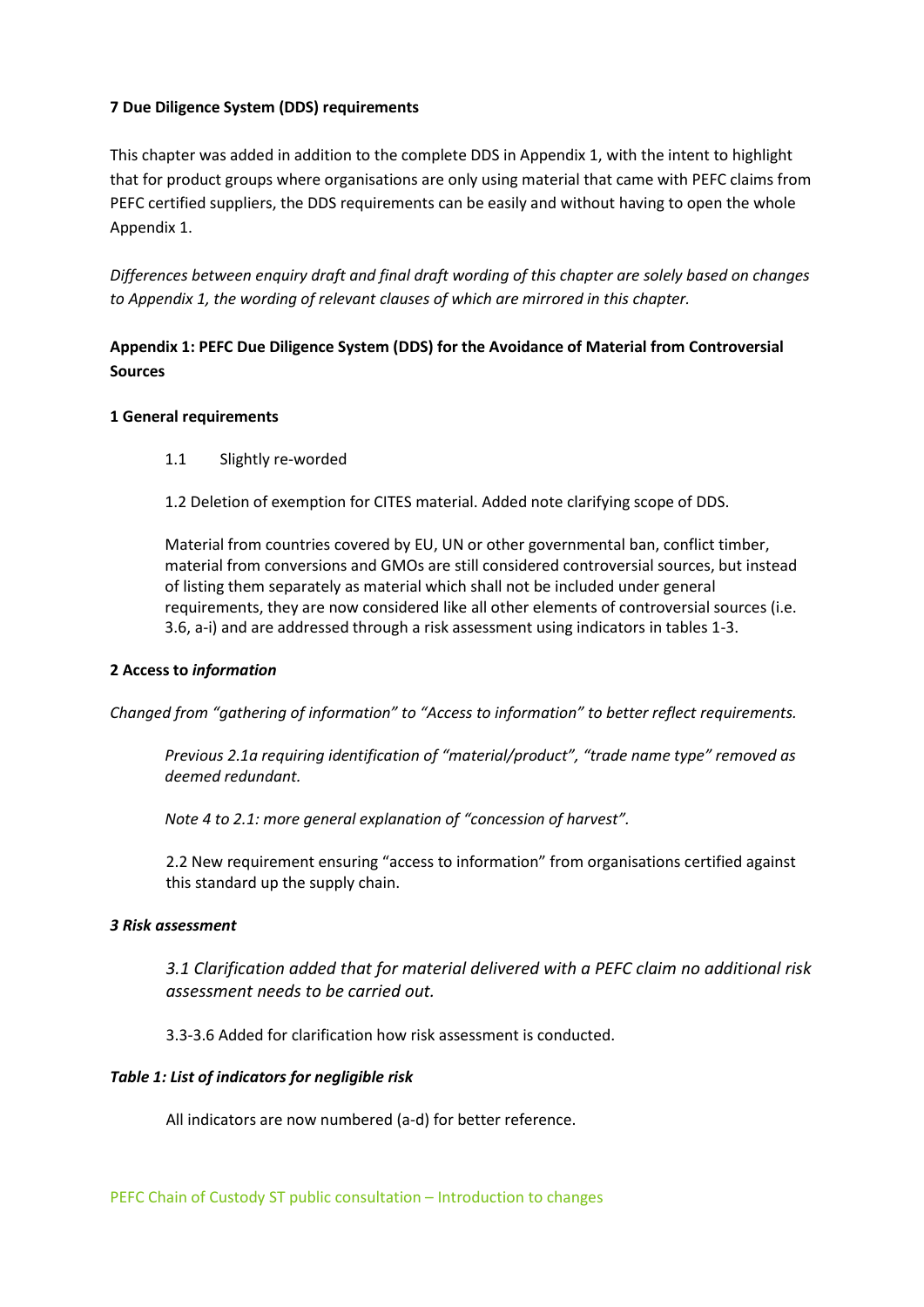*Indicator for material delivered with "PEFC claim" was removed, as for such material a risk assessment is not required to determine "negligible risk".* 

*c*) This indicator is now proposed to be only applicable for material originating from countries with TI CPI score >50*, and World Justice Project (WJP) Rule of Law Index score >0.5.*

*"Forest management unit" (here and throughout standard) replaced with "forest area".* 

#### **Table 2: List of indicators for significant risk at origin level**

*Changes made to the definition of "controversial sources" after the public consultation on the enquiry draft are also reflected in this table where elements of the "controversial sources" definition are quoted.* 

All elements of the "controversial sources" definition are now included in the table as rows a) to i), with corresponding indicators for high risk concerning these elements underneath.

Indicators for controversial sources element a), i-iv: These are the indicators for high risk concerning "legality" taken directly from the previous table 2, and an UN, EU etc. ban was added as another indicator.

*World Justice Project (WJP) Rule of Law Index score >0.5 added as indicator.* 

Indicator for controversial sources element b): Latest FAO or other data on harvest vs. growing stock.

Indicator for controversial sources elements c) and d): Environmental Performance Index (EPI) score for "Biodiversity & Habitat"*, or legislation addressing these elements.* 

Indicator for controversial sources element e): Net loss of forest area and increase of forest plantations compared to forests according to public data such as FAO. *Instead of data of the last five years now data of the last ten years is referred to.*

Indicator for controversial sources element f): *Substantiated studies indicating that ILO Declaration on Fundamental Principles and Rights at Work (1998) is not respected in the country.* 

Indicator for controversial sources element g): Studies indicating that "spirit" of UNDRIP is not met. *FPIC removed as redundant.*

Indicator for controversial sources element h): Ongoing armed conflicts according to publicly available data.

Indicator for controversial sources element i): Production and sale of GMOs according to publicly available data.

*Note 4 to table 2 refers to PEFC Guide 2001 for further guidance and examples.* 

#### **Table 3: List of indicators for significant risk at origin level**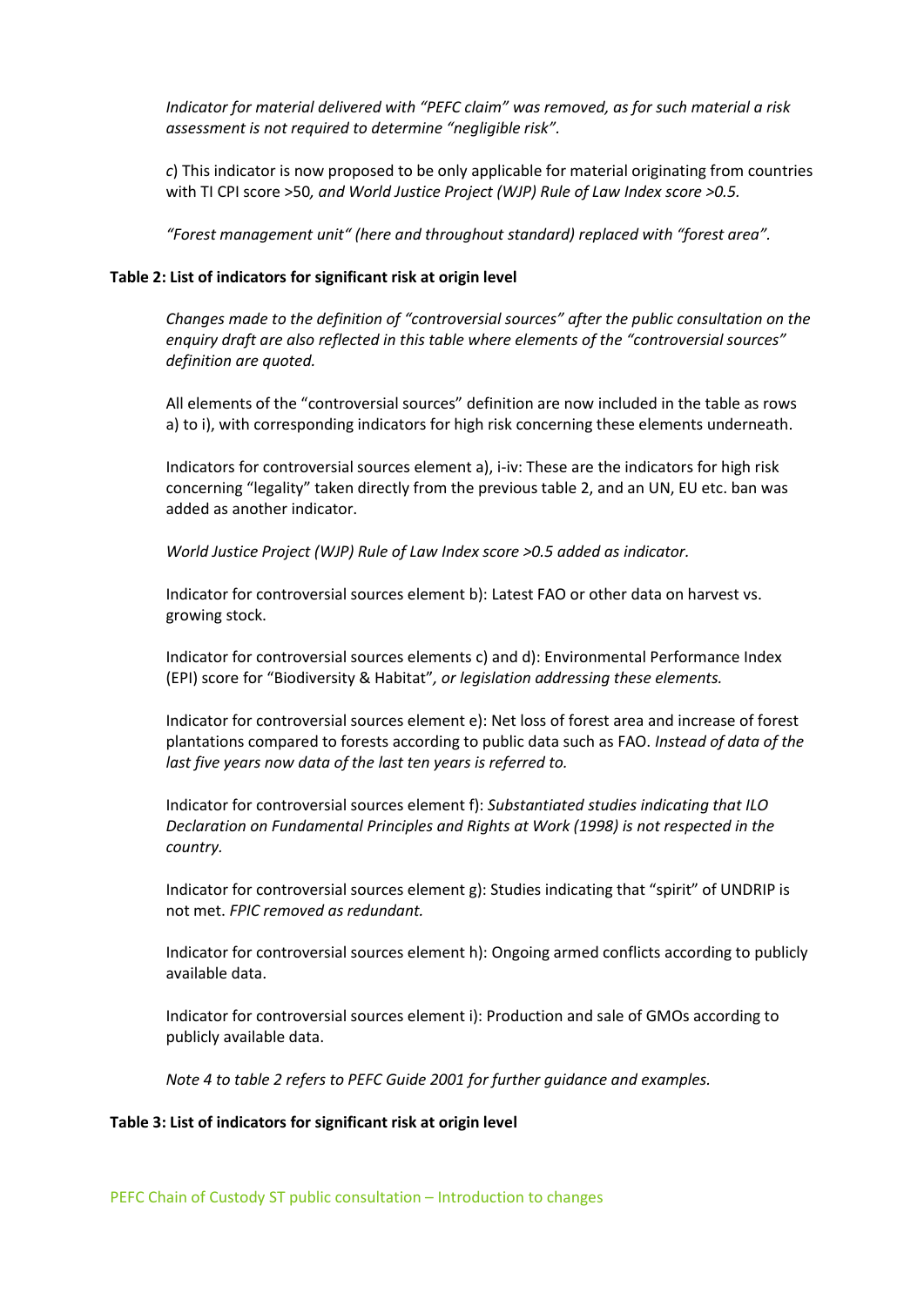*"Actors and steps in the supply chain are unknown" was removed as indicator. Otherwise,* table remains unchanged.

3.7-3.9 Slightly reworded and re-structured without major change of content.

## *4 Substantiated concerns*

*Note to 4.1 was removed, as "substantiated concerns" is now a defined term.* 

*Start of investigation required within then workdays.* 

## **5 Management of significant risk supplies**

5.1-5.4 No major changes

## **6 No placement on the market**

*This is now a separate clause in this appendix.* 

*Clauses 6.2 and 6.3 require that where an organisation knows or it has received substantiated concerns that material outside its PEFC CoC is from illegal sources, that it is also not placed on the market.* 

*That organisations shall have a separate commitment for that, as proposed in the enquiry draft clause 5.5.3 is not required anymore in the final draft standard.*

## **Appendix 2: Implementation of the chain of custody standard by multi-site organisations**

## **2 Eligibility criteria for the multi-site organisation**

Slightly revised wording due to definition of the term "multi-site organisation" in 3.14.

*2.5b) Turnover threshold for producer group participants changed from 9,000,000 CHF to 10,000,000 EUR.* 

## **3.2.2 Internal audit programme**

Separate sub-clause added for requirements on internal auditing.

a) Option of remote auditing added.